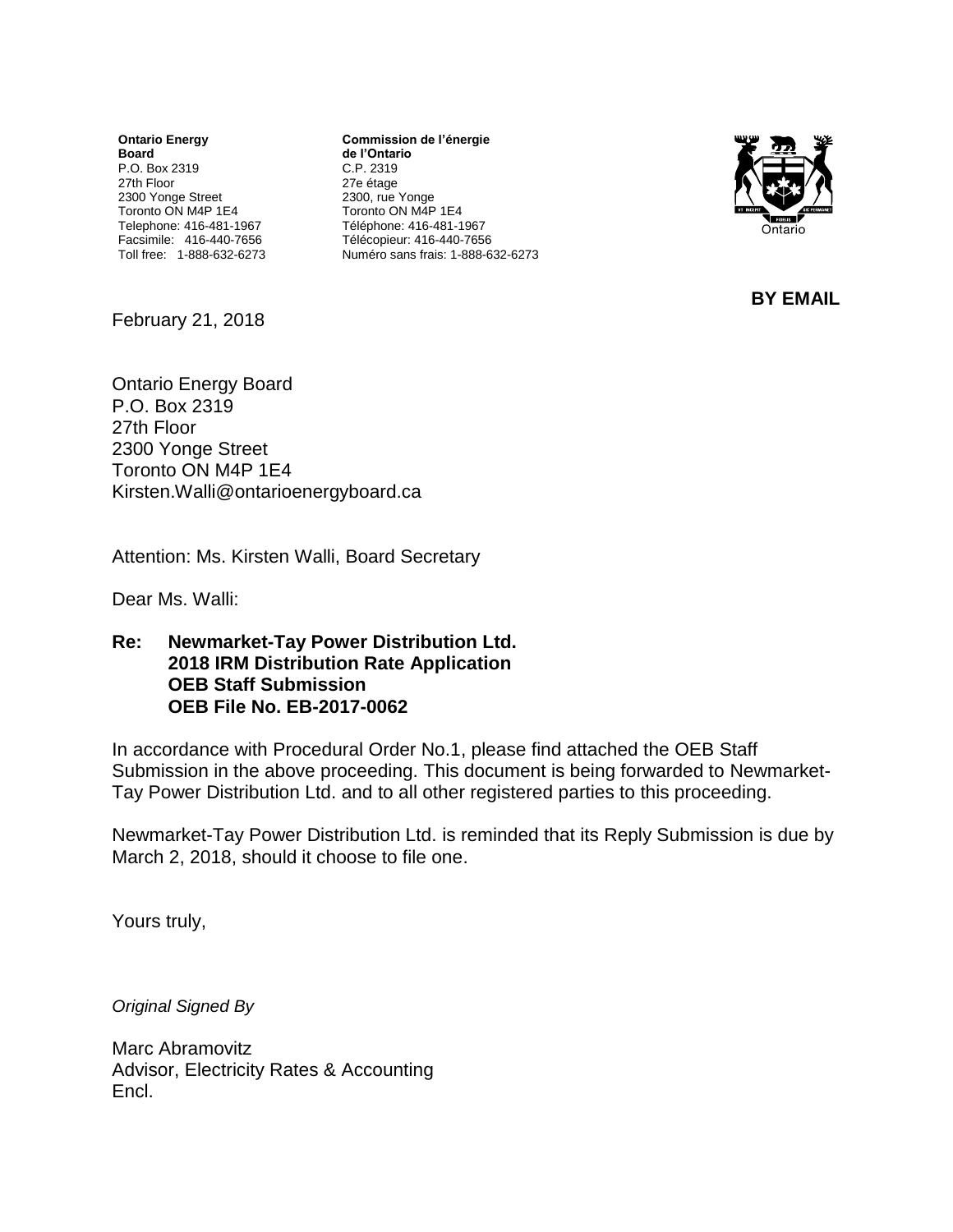

# **ONTARIO ENERGY BOARD**

## **STAFF SUBMISSION**

### 2018 ELECTRICITY DISTRIBUTION RATES

### Newmarket-Tay Power Distribution Ltd.

### EB-2017-0062

**February 21, 2018**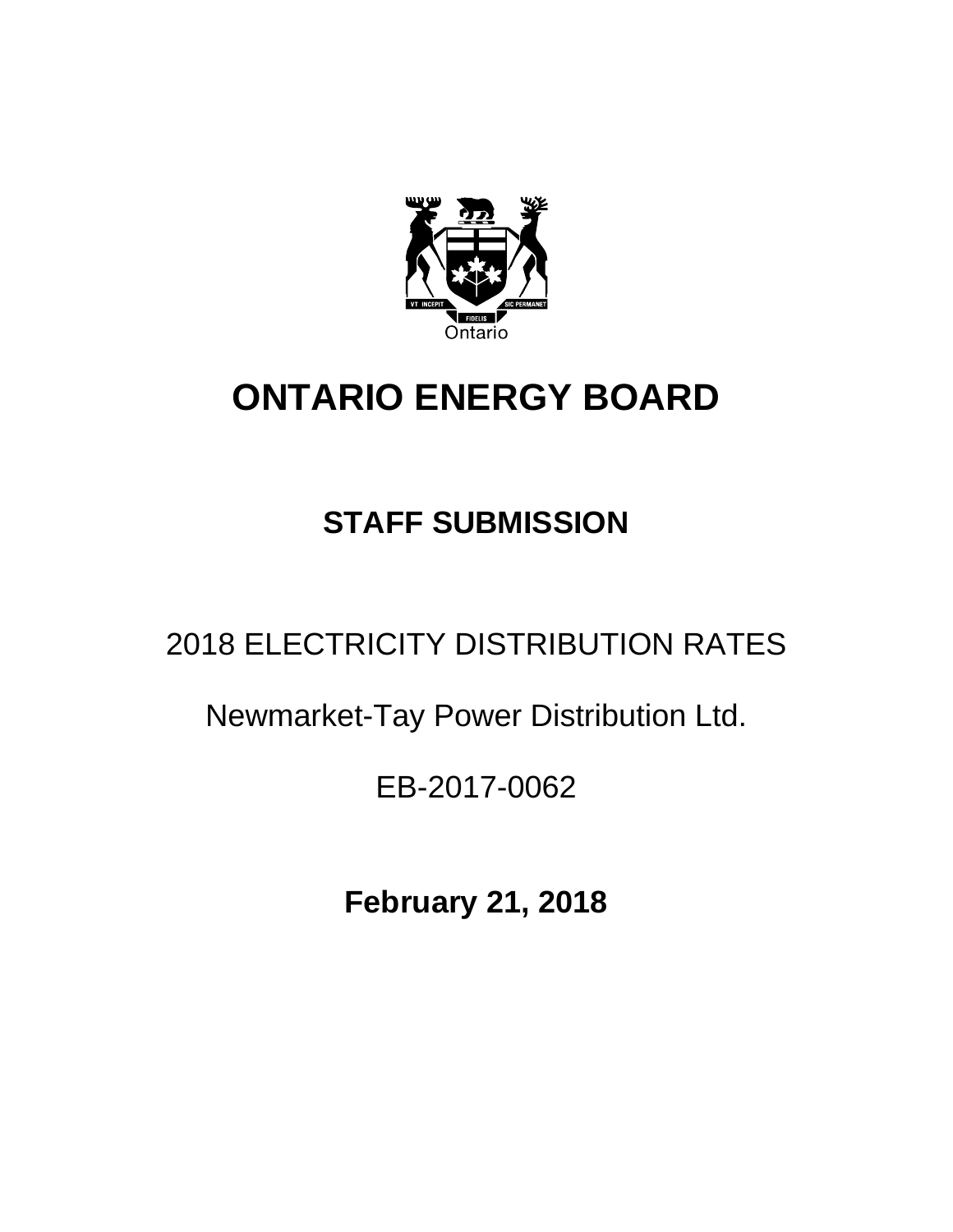#### **OEB Staff Submission Newmarket-Tay Power Distribution Ltd. 2018 IRM Rate Application EB-2017-0062**

#### **Introduction**

Newmarket-Tay Power Distribution Ltd. (Newmarket-Tay Power) filed an application with the Ontario Energy Board (OEB) on November 6, 2017 under section 78 of the *Ontario Energy Board Act*, *1998,* seeking approval for changes to the rates that Newmarket-Tay Power charges for electricity distribution, effective May 1, 2018.

The purpose of this document is to provide the OEB with the submissions of OEB staff based on its review of the evidence submitted by Newmarket-Tay Power.

#### Lost Revenue Adjustment Mechanism Variance Account (LRAMVA)

Newmarket-Tay Power has requested disposition for the 2011 to 2016 LRAMVA balance which includes CDM savings persistence from 2011 to 2015 programs. The LRAMVA balance identified for disposition is \$1,197,288.

OEB staff notes that the requested amount for disposition does not include interest of \$29,517 which the applicant has requested to waive in order to mitigate the large impact of the LRAMVA.

OEB staff takes no issue with the amount claimed.

#### Tax-Savings

OEB staff notes that the Shared Tax-Savings portions of the Rate Generator Model reflect the Revenue Requirement Work Form from the OEB's cost of service decision<sup>1</sup>. OEB staff has no concerns with the information as filed.

#### Disposition of Deferral and Variance Accounts – Group 1

As per chapter 3 of the OEB's Filing Requirements and the *Report of the Board on Electricity Distributors' Deferral and Variance Account Review Initiative*, group 1 account

 $\overline{\phantom{a}}$ <sup>1</sup> EB-2009-0269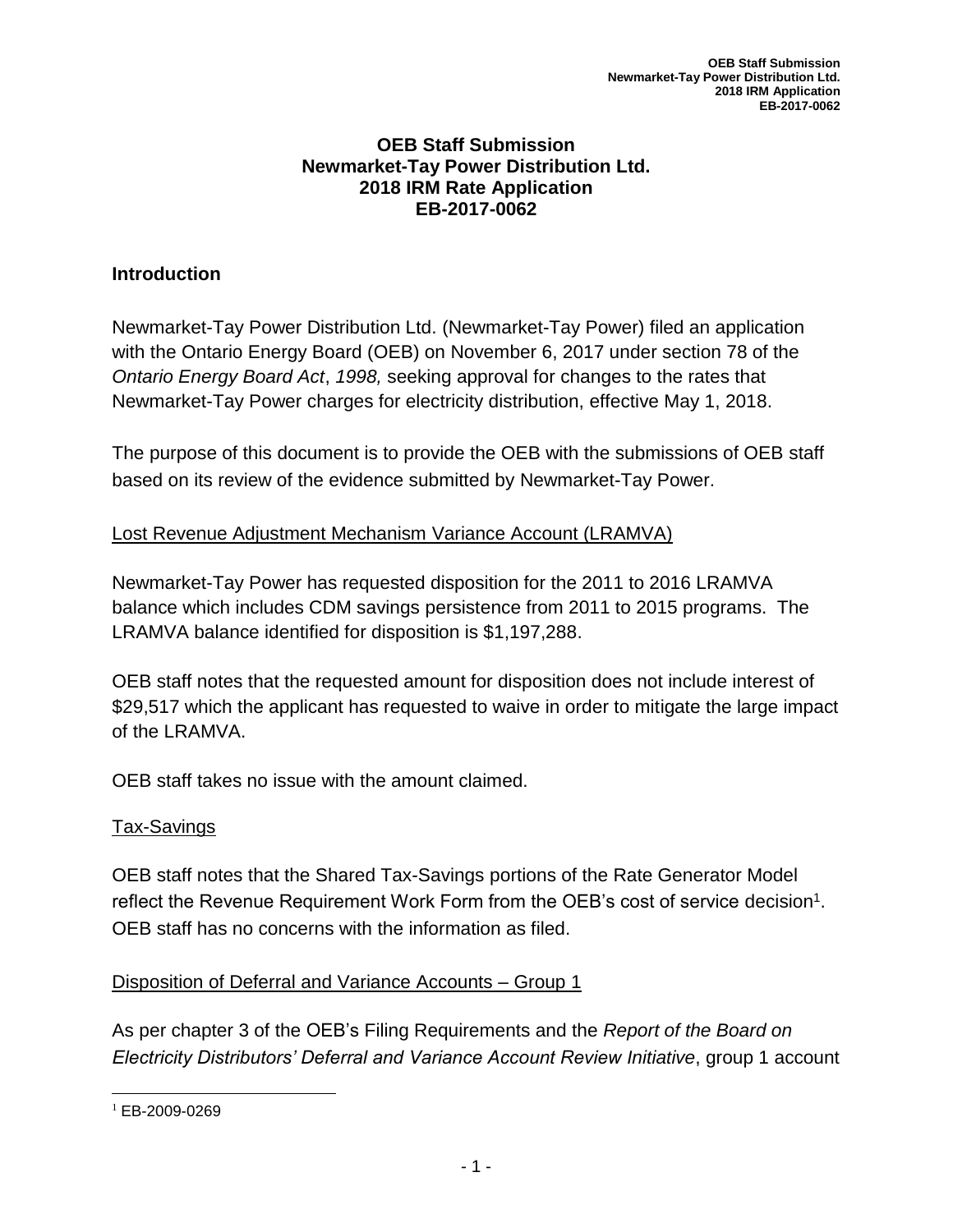balances will be reviewed and disposed if the pre-set disposition threshold of \$0.001 per kWh is exceeded. Newmarket-Tay Power exceeded the threshold at a total claim per kWh of \$0.0018. Newmarket-Tay Power is requesting disposition for the period January 1, 2013 to December 31, 2016. The previous rate year in which Newmarket-Tay Power received approval for disposition was 2014 for 2012 audited balances. In this application, the total amount originally requested for disposition was a credit of \$1,127,753. This amount includes an Account 1589 – Global Adjustment debit balance of \$2,495,850 and Account 1588 – Power credit balance of \$2,384,130. Through OEB staff interrogatories the amounts requested for disposition related to Accounts 1589 and 1588 were revised to a credit of \$1,354,974 and a debit of \$1,466,692 respectively (see Table 1). The total claim excludes an Account 1568-LRAM Variance Account balance of \$1,197,390.

#### **Table 1**

| <b>Account Description</b>           | <b>Account</b><br><b>Number</b> |                           | Principal (as of<br>December 31, 2016) | Interest (until<br>April 30, 2018) | <b>Total</b>     |
|--------------------------------------|---------------------------------|---------------------------|----------------------------------------|------------------------------------|------------------|
| LV Variance Account                  | 1550                            | $\mathfrak{L}$            | 498,134                                | \$<br>17,583                       | \$<br>515,716    |
| <b>Smart Metering Entity Charge</b>  |                                 |                           |                                        |                                    |                  |
| Variance Account                     | 1551                            | \$                        | 43,503                                 | \$<br>1,509                        | \$<br>45,011     |
| <b>RSVA - Wholesale Market</b>       |                                 |                           |                                        |                                    |                  |
| Service Charge                       | 1580                            | \$                        | (2,064,933)                            | \$<br>(81, 238)                    | \$(2,146,171)    |
| <b>IRSVA - Retail Transmission</b>   |                                 |                           |                                        |                                    |                  |
| Network Charge                       | 1584                            | $\boldsymbol{\mathsf{S}}$ | (216, 119)                             | \$<br>1,767                        | \$<br>(214, 352) |
| <b>IRSVA - Retail Transmission</b>   |                                 |                           |                                        |                                    |                  |
| Connection Charge                    | 1586                            | $\boldsymbol{\mathsf{S}}$ | 525,905                                | \$<br>34,417                       | \$<br>560,322    |
| <b>RSVA - Power</b>                  | 1588                            | $\boldsymbol{\mathsf{S}}$ | (1,356,234)                            | \$<br>1,260                        | \$(1,354,974)    |
| <b>RSVA - Global Adjustment</b>      | 1589                            | $\mathfrak{S}$            | 1,376,375                              | \$<br>90,317                       | \$1,466,692      |
| <b>Total Group 1 Account Balance</b> |                                 | \$                        | (1, 193, 369)                          | \$<br>65,614                       | \$(1,127,755)    |

In response to OEB staff interrogatories, Newmarket-Tay Power indicated that its general ledger tracks the transactions for both accounts 1588 and 1589 in one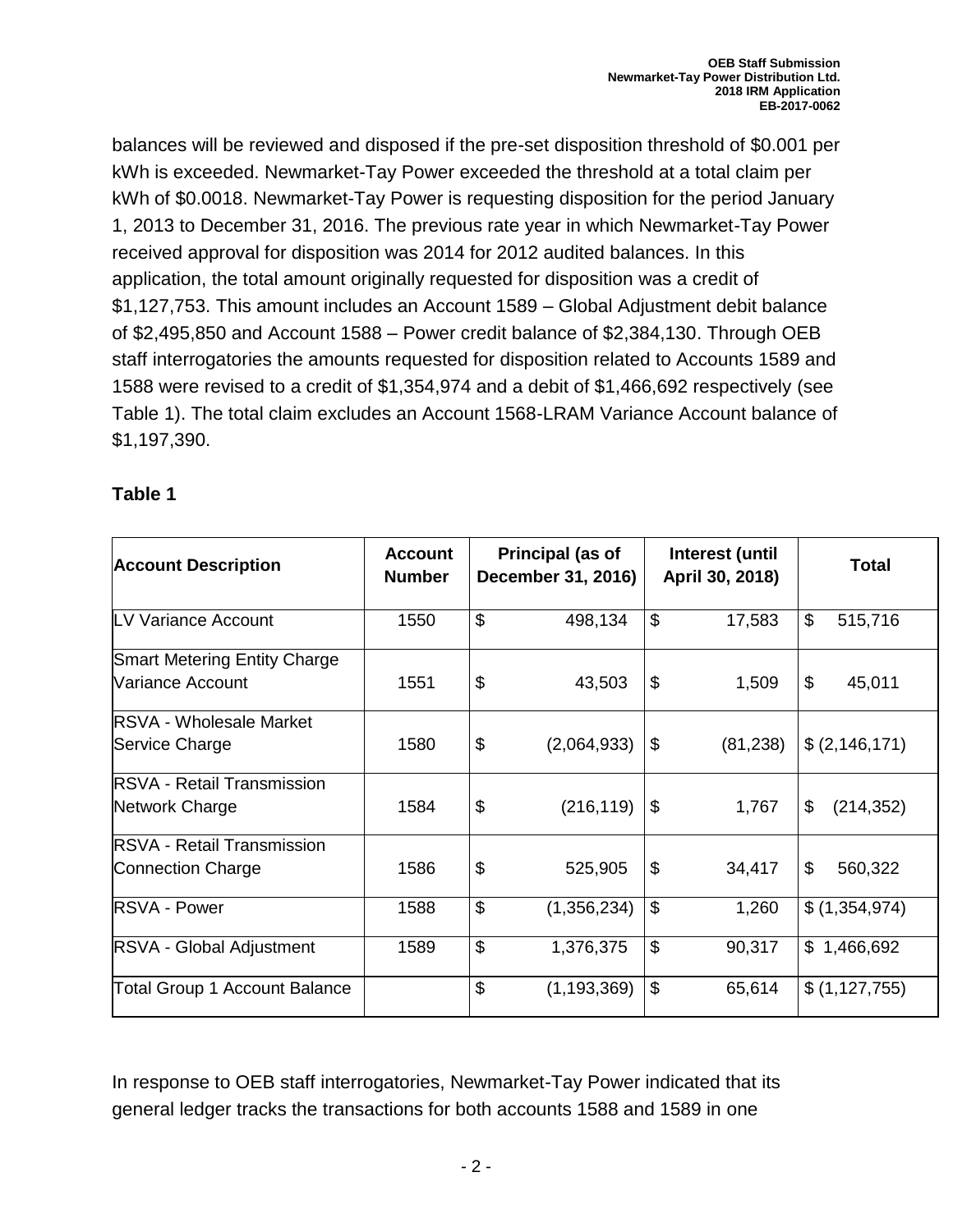combined account (account 1588) which is then manually allocated between accounts 1588 and 1589 for regulatory purposes. OEB staff further notes that in its application Newmarket-Tay Power noted a transposition error between account 1588 and 1589 resulting in a contra variance of +/- \$1,260,255. In its responses to interrogatories by OEB staff, Newmarket-Tay Power subsequently revised this transposition error to +/- \$257,178 and noted that the revision was due to the fact that it had inadvertently forgot to include the Tay service area.

OEB staff submits that the Accounting Procedures Handbook, issued December 2011 and effective January 1, 2012, requires utilities to use two separate accounts for record keeping purposes – Account 1588 (RSVA Power) and Account 1589 (RSVA GA). The utility has not followed this requirement and OEB staff is concerned that the manual allocation used to segregate the balances for regulatory purposes is prone to error, as evidenced by the more than \$1 million in adjustments to the accounts as noted above. OEB staff further notes that there are also concerns with the consumption data used to populate the GA Analysis workforms, which are used to support the disposition of accounts 1588 and 1589. OEB staff is unable to draw reasonable conclusions from the GA Analysis workforms as they are incomplete.

The OEB normally disposes of all RSVAs at that same time. OEB staff recommends that no RSVA balances be disposed at this time given the issues that OEB staff has noted above, and given that in OEB staff's view, the applicant has not provided sufficient confidence that other accounts are not affected by the applicant's own internal processes that it has chosen to establish.

OEB staff submits that Newmarket-Tay Power would benefit from a special purpose audit of all RSVA accounts for the years 2013 through 2017 and recommends that such an audit be conducted prior to approving disposition of the applicant's group 1 deferral and variances accounts for the respective years.

#### Disposition of Variance Account 1576 Balance

Newmarket-Tay Power has applied to establish a one year rate rider for interim clearance of the 2016 balance Account 1576.

Effective January 1, 2012, Newmarket-Tay Power implemented new asset useful lives